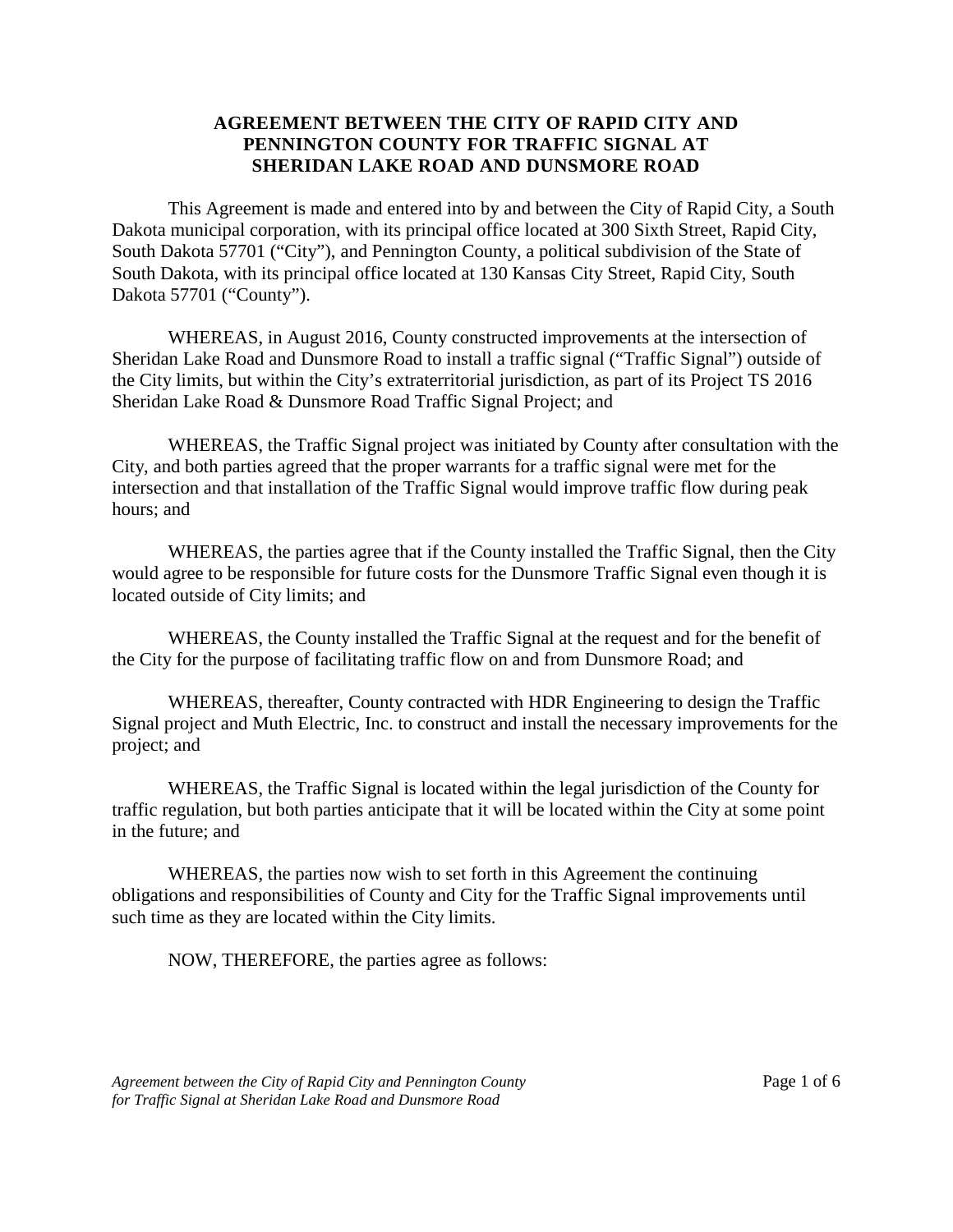1. Recitals. The recitals set forth above constitute an integral part of this Agreement and are incorporated herein by this reference as if fully set forth herein as agreements of the parties.

- 2. County Obligations.
	- A. County shall be responsible for costs associated with the design and installation of the Traffic Signal.
- 3. City Obligations.
	- A. From the date of this Agreement, City shall continue operation and maintenance of the Traffic Signal and its appurtenances. City shall be responsible for all routine maintenance, including signal head cleaning, inspection, and adjustments; controller inspections; and cabinet weathering on the same schedule as performed for other signals under City's jurisdiction. Maintenance responsibilities include replacement, in kind, of all parts and apparatus of said system to ensure the continuing operation of the Traffic Signal.
	- B. City shall be responsible for any utility costs associated with the Traffic Signal.
	- C. City shall receive signal operation complaints and shall conduct field review, as necessary, and shall otherwise address such complaints.
	- D. City shall repair all damage to the Traffic Signal and its components at its own cost.
	- E. In the event of damage to the Traffic Signal or its appurtenances due to vehicular accident or other damaging event, City will perform necessary repairs and shall seek payment from the responsible party, if applicable.
	- F. The parties agree that City shall have the responsibility to program and adjust the timetable and other settings of the Traffic Signal. City shall work with the County Highway Superintendent or his/her designee to make adjustments to the timetable and other settings that are agreeable to both parties. The parties agree that if City needs to adjust the programming to troubleshoot or repair the traffic lights, then City shall timely seek approval from the County Highway Superintendent to finalize any such adjustments.
	- G. City shall be responsible for all costs to perform these City Obligations, including, but not limited to, costs for personnel, benefits, equipment usage, parts, rentals, and contractor work.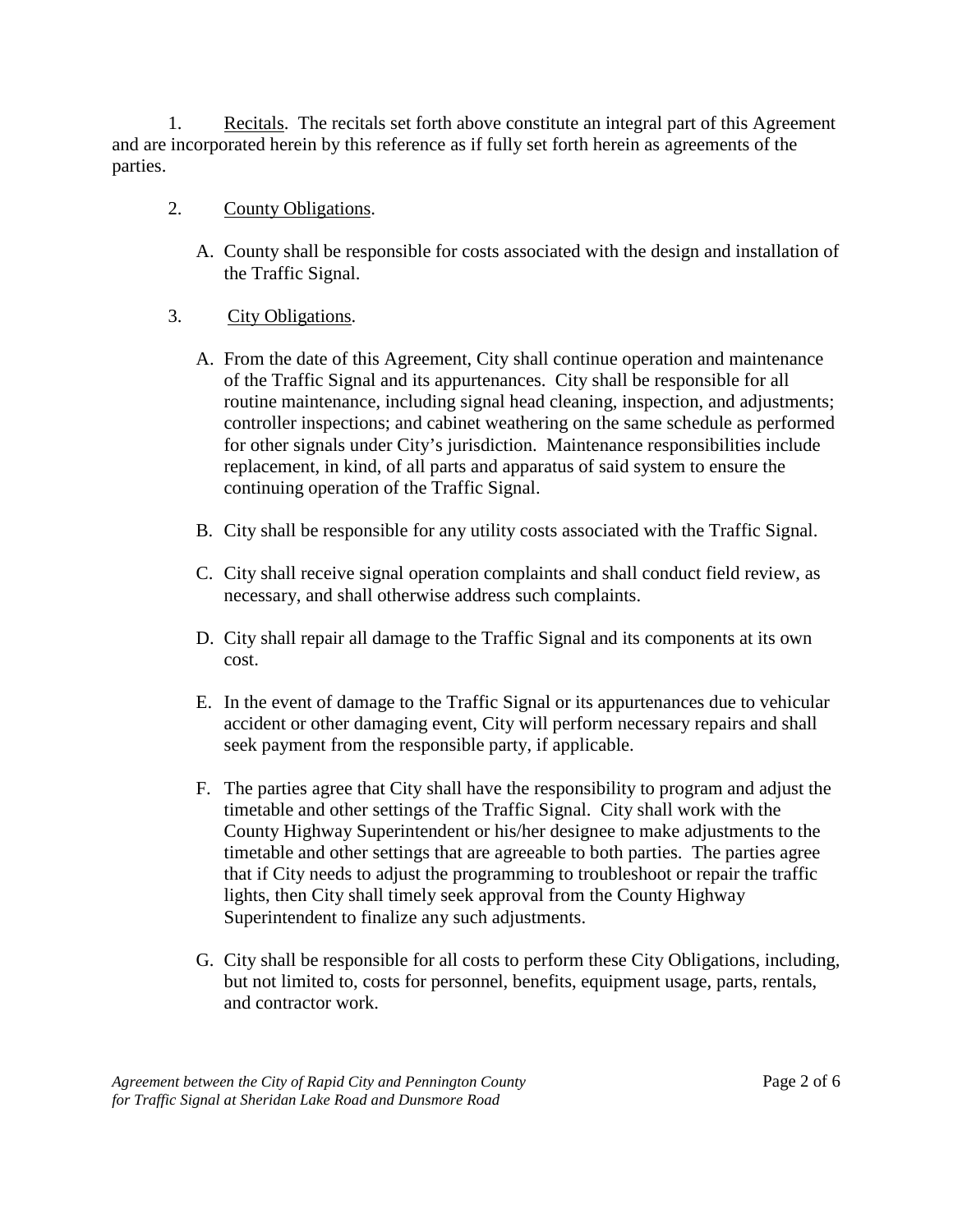4. Liability of the Parties. The parties agree that County shall be responsible for all costs, claims, damages, losses, and/or expenses resulting from the acts or omissions of County or County's employees, agents and assigns, including but not limited to County's design and construction of the Traffic Signal and its appurtenances as provided in this Agreement.

The parties agree that City shall be responsible for all costs, claims, damages, losses, and/or expenses resulting from the acts or omissions of City or City's employees, agents, and assigns, including but not limited to City's operation and maintenance of the Traffic Signal and its appurtenances as provided in this Agreement.

5. Relationship between the Parties. This Agreement does not create an employment relationship between the City and the County or its officers, directors, agents or employees. Nothing contained in this Agreement is intended to create a partnership, joint venture, or other legal entity. No agent of the County shall be the agent of the City, nor shall any agent of the City be an agent of the County.

6. Effective Date. This Agreement shall be effective upon execution by both parties and shall remain in effect until such time as the intersection of Sheridan Lake Road and Dunsmore Road is entirely within the City limits or the Agreement is terminated pursuant to Section 7.

7. Termination. This Agreement may be terminated only upon the written consent of both parties.

8. Notices. All notices and other communications required or permitted by this Agreement shall be in writing and shall be deemed given to a party when either (a) delivered to the appropriate address by hand or by nationally recognized overnight courier service (costs prepaid) or (b) received or rejected by the addressee, if sent by certified mail, return receipt requested, in each case to the addresses designated below (or such other address as a party may designate by notice to the other parties):

| City of Rapid City          | <b>Pennington County</b>     |
|-----------------------------|------------------------------|
| Attn: Public Works Director | Attn: Highway Superintendent |
| 300 Sixth Street            | 3601 Cambell Street          |
| Rapid City, SD 57701        | Rapid City, SD 57701         |

## 9. Additional Terms.

A. Waiver. The failure by one party to require performance of any provision herein shall not affect that party's right to require performance at any time thereafter, nor shall a waiver of any breach or default of this Agreement constitute a waiver of any subsequent breach or default or a waiver of the provision itself.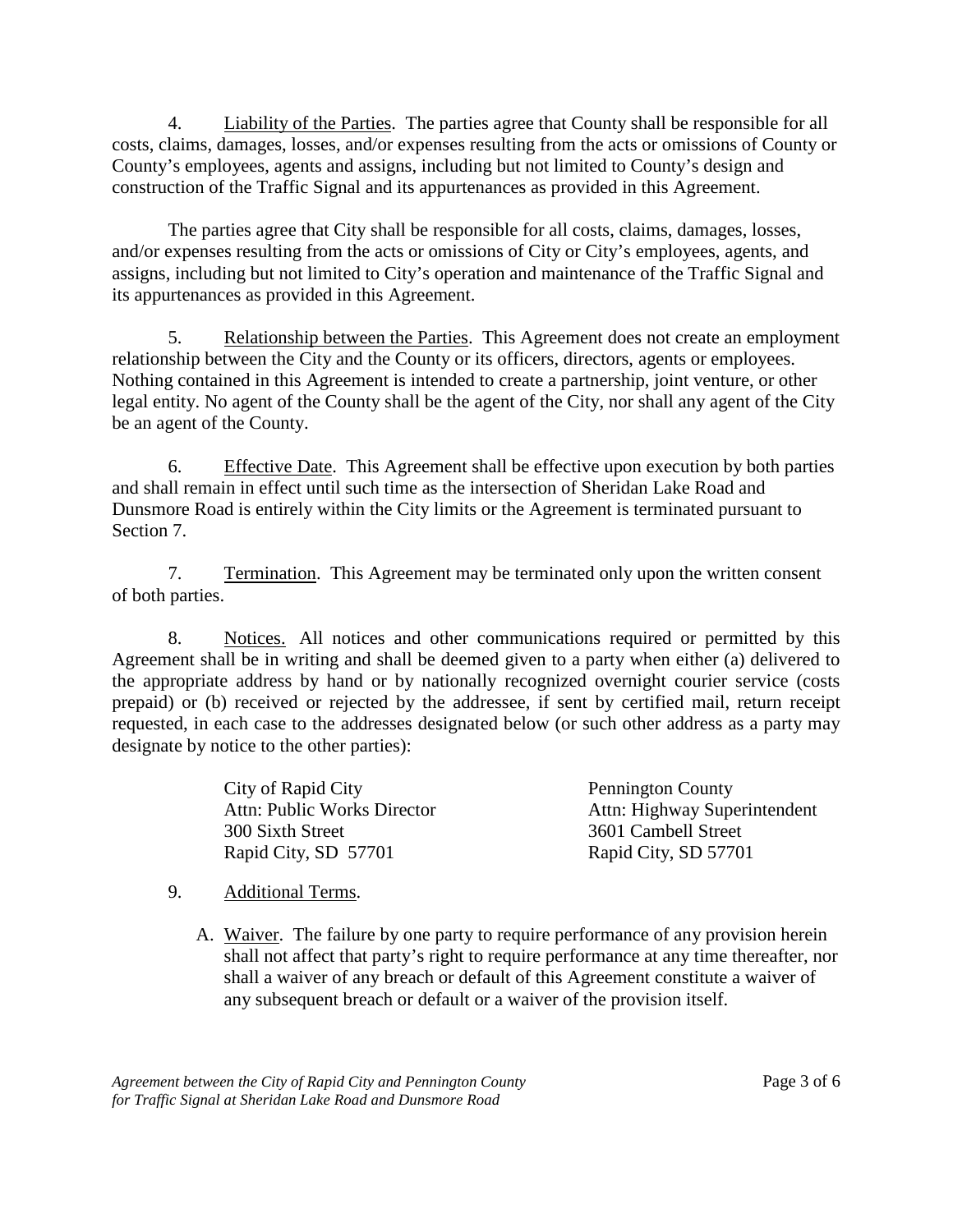- B. Amendment. This Agreement may be amended only by a written document duly executed by both parties.
- C. Third Parties. This Agreement is for the sole benefit of the parties hereto and their respective successors and permitted assigns. Nothing herein shall give or be construed to give any person or entity, other than the parties hereto, their respective successors, and permitted assigns, any legal or equitable rights hereunder.
- D. Time of the Essence. Time is of the essence with respect to all provisions of this Agreement in which a definite time for performance is specified; provided, however, that the foregoing shall not be construed to limit or deprive a party of the benefits of any grace or use period provided for in this Agreement.
- E. Entire Agreement and Binding Effect. This Agreement constitutes the entire agreement between the parties, and supersedes all prior negotiations, agreements and understandings, whether oral or written. This Agreement is binding upon, and shall inure to the benefit of the parties themselves, as well as their respective representatives and successors.
- F. Severability. If any provision of this Agreement is held unenforceable by a court of competent jurisdiction such holding shall not affect the remaining provisions of this Agreement, which shall remain in full force and effect.
- G. Enforceability. This agreement is intended solely for the benefit of the parties hereto and shall not be enforceable by, or create any claim of right or right of action, in favor of any other party.
- H. Headings. The headings and numbering of the different paragraphs of this Agreement are inserted for convenience only and are not to control or affect the meaning, construction or effect of each provision.
- I. Construction and Venue. This Agreement shall be interpreted under the laws of the State of South Dakota. Any litigation shall be resolved in the Circuit Court of Pennington County, South Dakota.
- J. Integration. This Agreement and the agreements and documents referred to herein (including any exhibits and schedules incorporated herein) contain the entire agreement and understanding of the parties hereto with respect to the subject matter hereof and supersede all prior agreements, negotiations, and understandings, whether written or oral, relating to the subject matter hereof.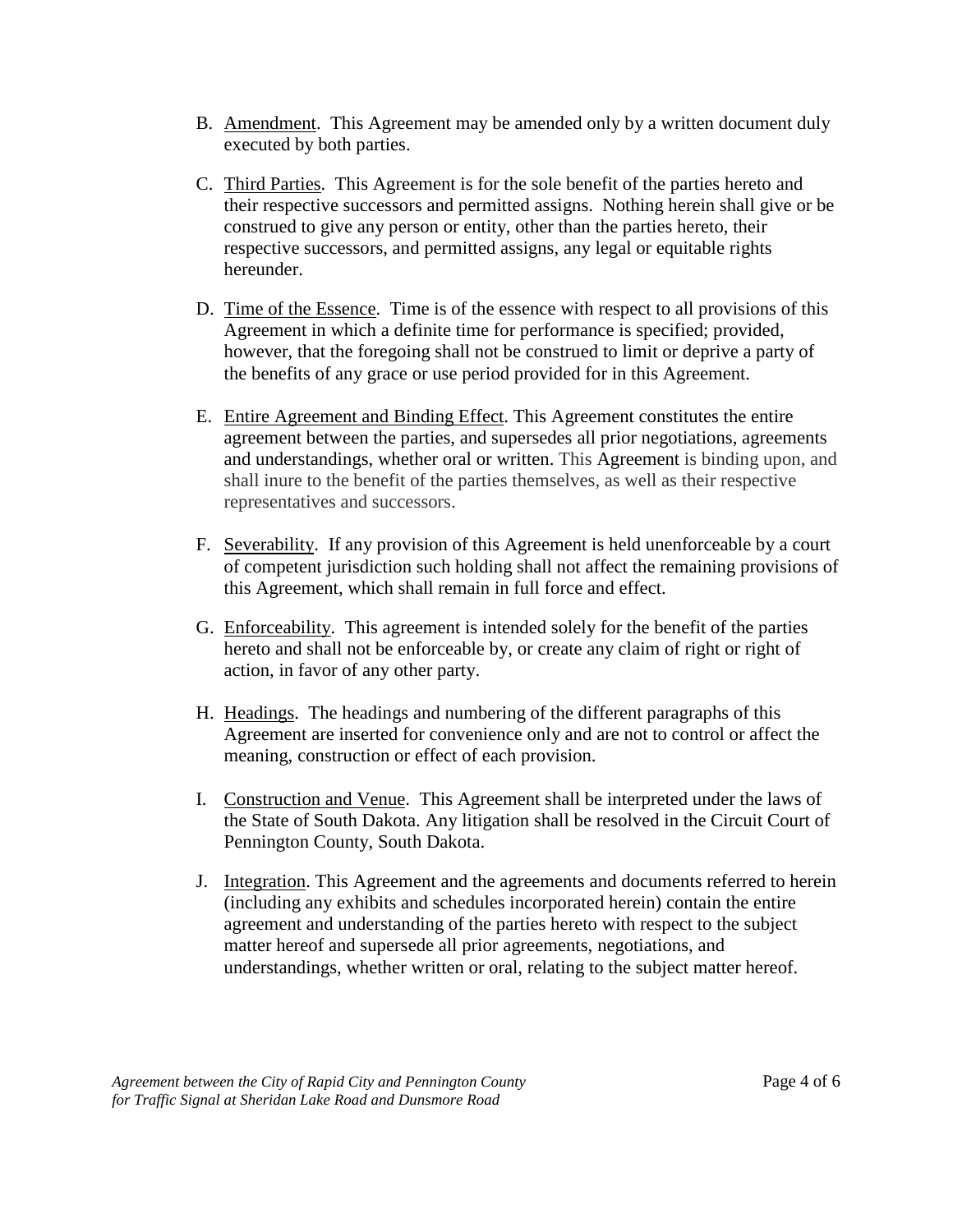Dated this \_\_\_\_ day of \_\_\_\_\_\_\_\_\_\_\_\_\_\_\_\_\_, 2019.

## CITY OF RAPID CITY:

ATTEST:

\_\_\_\_\_\_\_\_\_\_\_\_\_\_\_\_\_\_\_\_\_\_\_\_\_\_\_\_\_\_\_\_\_ Mayor Steve Allender

\_\_\_\_\_\_\_\_\_\_\_\_\_\_\_\_\_\_\_\_\_\_\_\_\_\_\_\_\_\_\_\_\_ Pauline Sumption, Finance Officer (SEAL)

STATE OF SOUTH DAKOTA )ss. COUNTY OF PENNINGTON )

On this the \_\_\_\_\_ day of \_\_\_\_\_\_\_\_\_\_\_\_\_\_\_\_, 2019, before me the undersigned officer, personally appeared Steve Allender and Pauline Sumption, who acknowledged themselves to be the Mayor and Finance Officer, respectively, of the City of Rapid City, and that as such Mayor and Finance Officer, being authorized so to do, executed the foregoing instrument for the purposes therein.

IN WITNESS WHEREOF, I hereunto set my hand and official seal.

(SEAL) Notary Public, South Dakota My Commission Expires: